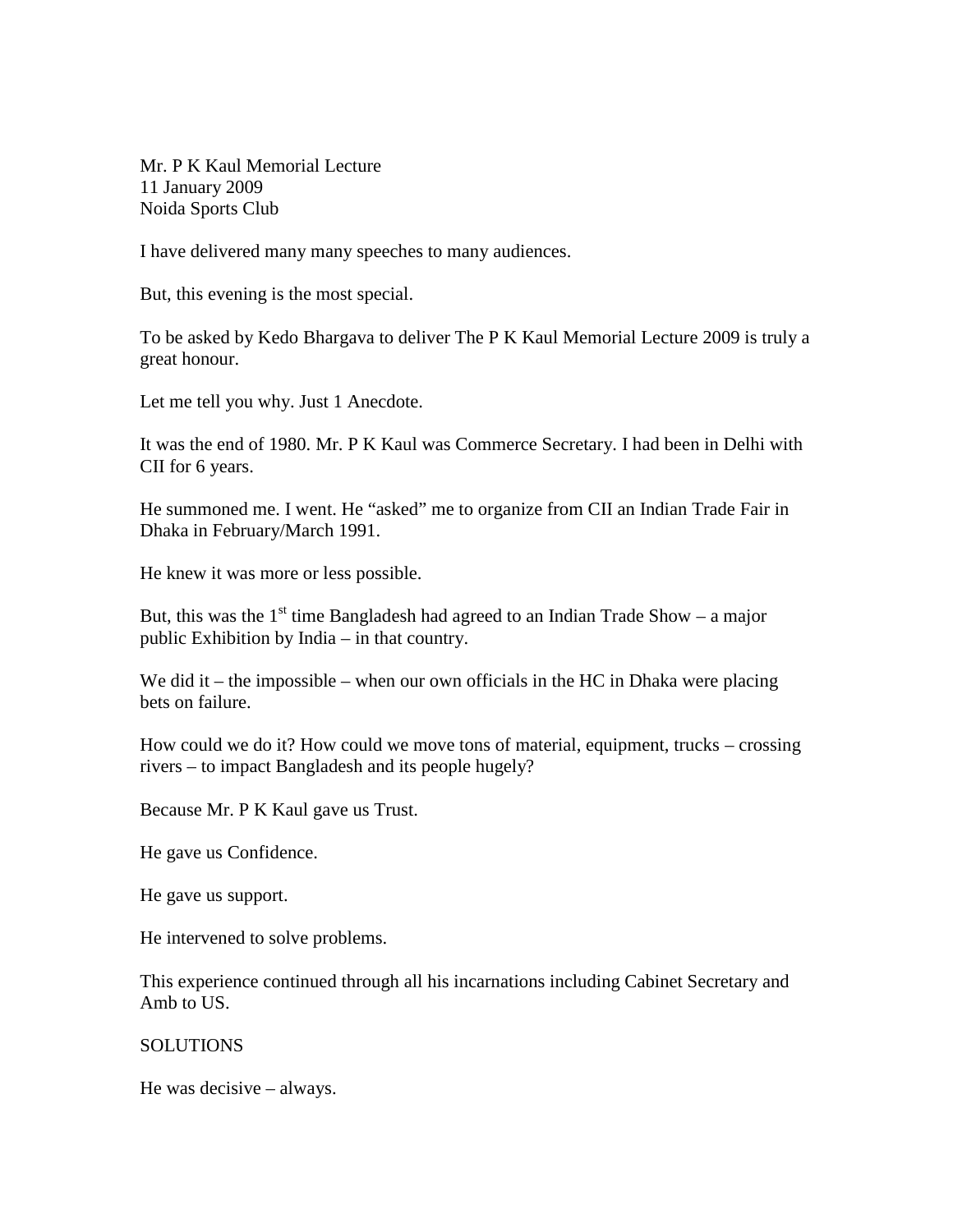He was clear – always.

He was a leader – always – so rarely to be found today – and so deeply needed to deal with today's crisis and challenges. So its very very special to be here. Thank you.

This Economic Crisis in USA. This virus begain in New York. With Bankers and Businessmen being excessively greedy and taking undue risk with other people's money.

This viral has spread throughout the world, including India. We are no longer decoupled from the world or America. We are sadly and inevitably coupled. And.

So, instead of coasting along at 9% plus GDP growth year on year, we are struggling to get to 7% this year. Next year, it could be 5%.

As if this was not enough of a challenging, we also have the challenge of professional commando – style terror attacks. Mumbai was the first. There could be more.

And, finally, we have the Fraud at Satyam, announced by its Chairman and Promoter impacting India's image, sullying the Indian private sector and endangering the lives of 200,000 people – employees and their families, huge asset, technology and a worldwide network of customers.

Of course, there are many more challenges facing India :

Weak governance and admin.

Huge unemployment and unemployable people.

Massive poverty and inequality

Messy cities.

Air and water pollution

Weak infrastructure

Poor discipline and work culture

Totally inadequate Education and health facilities.

To mention only a few. India has every single problem.

Let me focus on the Economy and the Private Sector.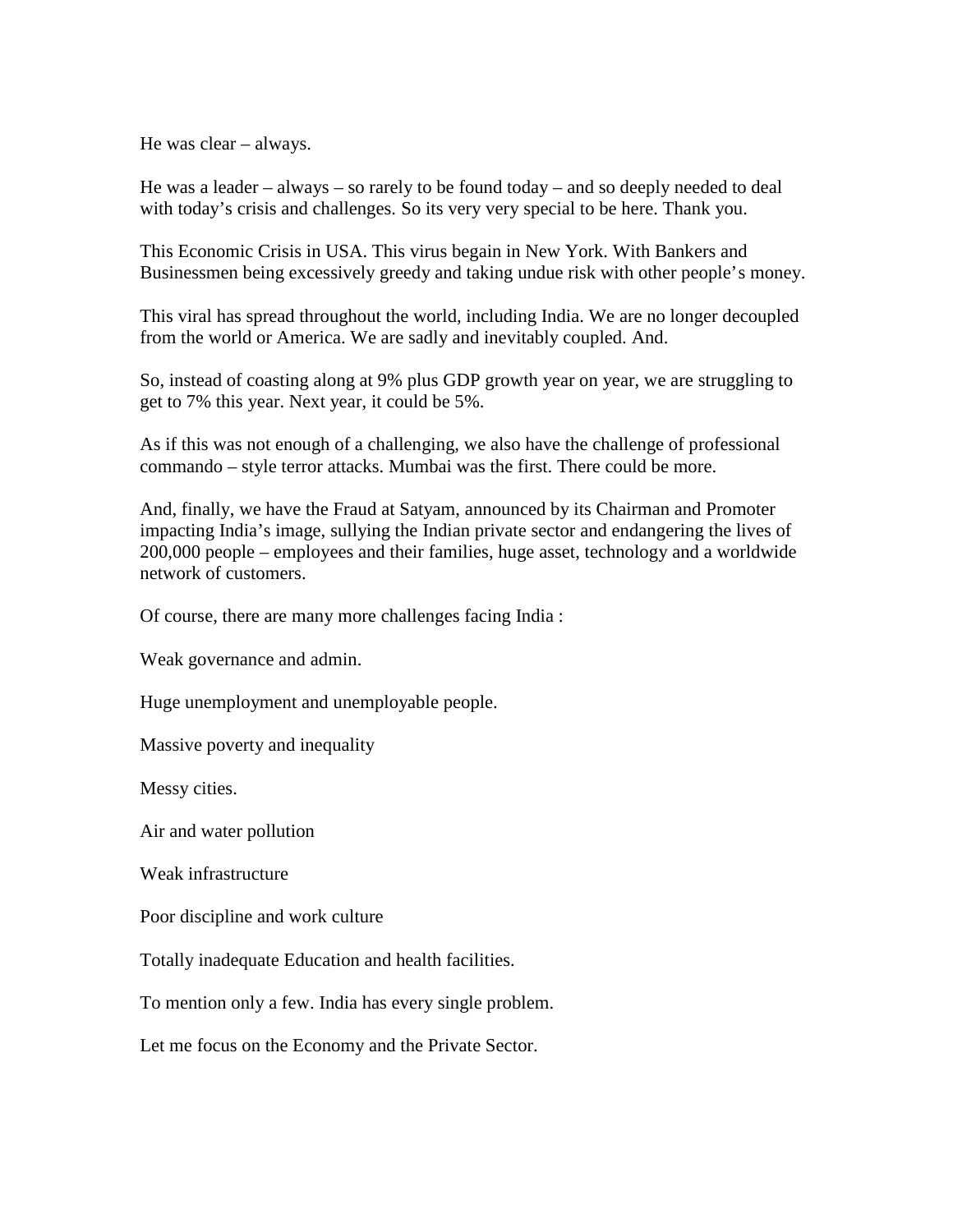Our 24X7 Media magnifies every single issue and non –issue but, as far as the Economy is concerned, India spent its energy in 2007 controlling inflation and is now trying to arrest deflation. Not very successfully.

Prices are still rising and we can't really take comfort from official stats.

Growth is still falling, jobs are being lost and exports are going down.

For me, the answer goes beyond cutting interest rates and trying to make money available because banks have money but won't lend. They are afraid.

The critical positive action we need is to implement infra project – especially roads but, also, ports, airports, power projects, waterways, city development etc.

We can do this. By govt. By industry.

We have funds and we can access funds from overseas. But, we are not.

We desperately need to get these done and we will be over 7% annual growth.

Construction activity will have a chain effect. Jobs. Earnings. Spending. Saving. Development. Growth.

Lets not try to do too many things. Lets do 1 thing and do it right. Construction of Infra is that 1 thing to benefit all.

I have to talk about the Private Sector especially after Satyam.

In my 45 years with CII. I have dealt with every businessperson, small, medium, large.

Business is driven by the motives of building industries, making money/growing/ and power. These motives are fine and are usually balanced.

And, over the last 15 years, since Companies came in, and Corporate Governance came in, business have learnt to be more transparent, to disclose full information and be publicly accountable.

The Satyam case is a one-off case.

Eventually, its not the law or the rules. It's the Person. How we run our life is upto us.

I believe there are very few people who could do what Ramalinga Raju did. Maybe, one or two more in future. Not many. Not a trend.

But, Satyam will impact all. It will lead to Govt action vis-à-vis Business and Indutry. No question in my mind on this.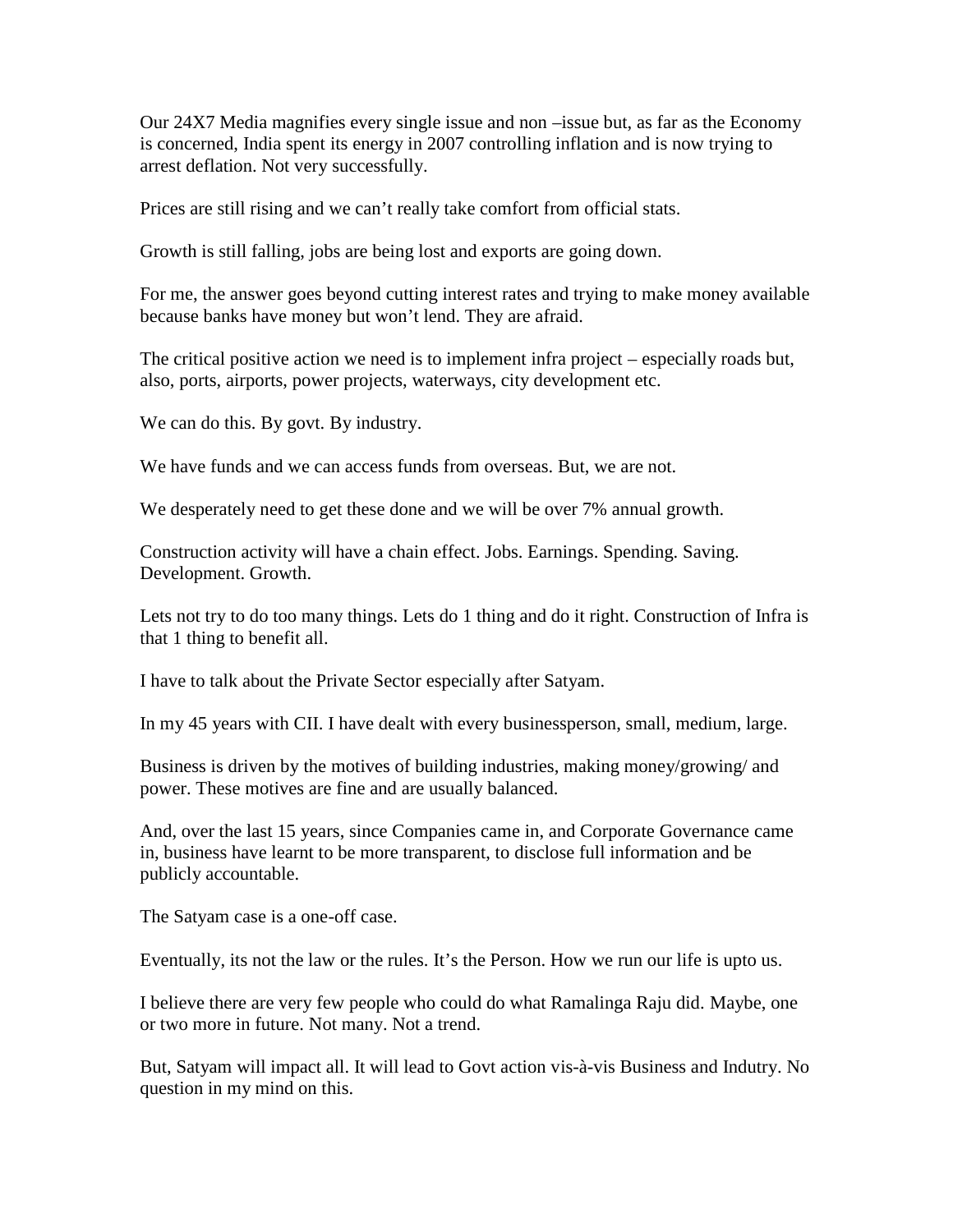Lets hope we don't go overboard with controls which will spare more corruption.

The best solutions are more and more competition; more disclosures, more technology – based procedures – not rules and inspectors.

We have an amazingly strong network of Entrepreneurship we have a pipeline of young entrepreneurs from the 500 million young people of India.

We can't solve our problems only with jobs. We need new, creative business to be set up and this is happening. And, they will employ people and more people. There is no other way.

BYST Entrepreneurs story.

Though I worked in CII, one always was sceptical about business. Once a CII President asked me why I worked in CII when I was so critical of the private sector my spontaneous answer – this change has happened and will happen more.

When the pressure of company grows and people, especially shareholders, are far more alert and questioning.

That doesn't mean that the Public Sector has no role.

I, for, believe in a strong PSU network especially in Strategic industries but they need to be free of the Politicians and officials. They have the best of people working in the worst of environment, demotivating, mistrusting, non- empowering. They need space. They need space. They need trust. And, they will deliver for India even more.

Of all the other problems and challenges facing India, there is one which needs overwhelming priority – Education – at all levels, Here again, massive deregulation is required so that our schools and colleagues can bloom and flower. Of course, regulation is required but not crazy rules. I have always believed in India.

Always been an optimist. And, worked to make things happen.

What is the biggest challenge?

To get things done.

To get Govt to get things done.

Like it has with Satyam – moving fact, positively, clearly.

And, when we look at India, we see this again and again.